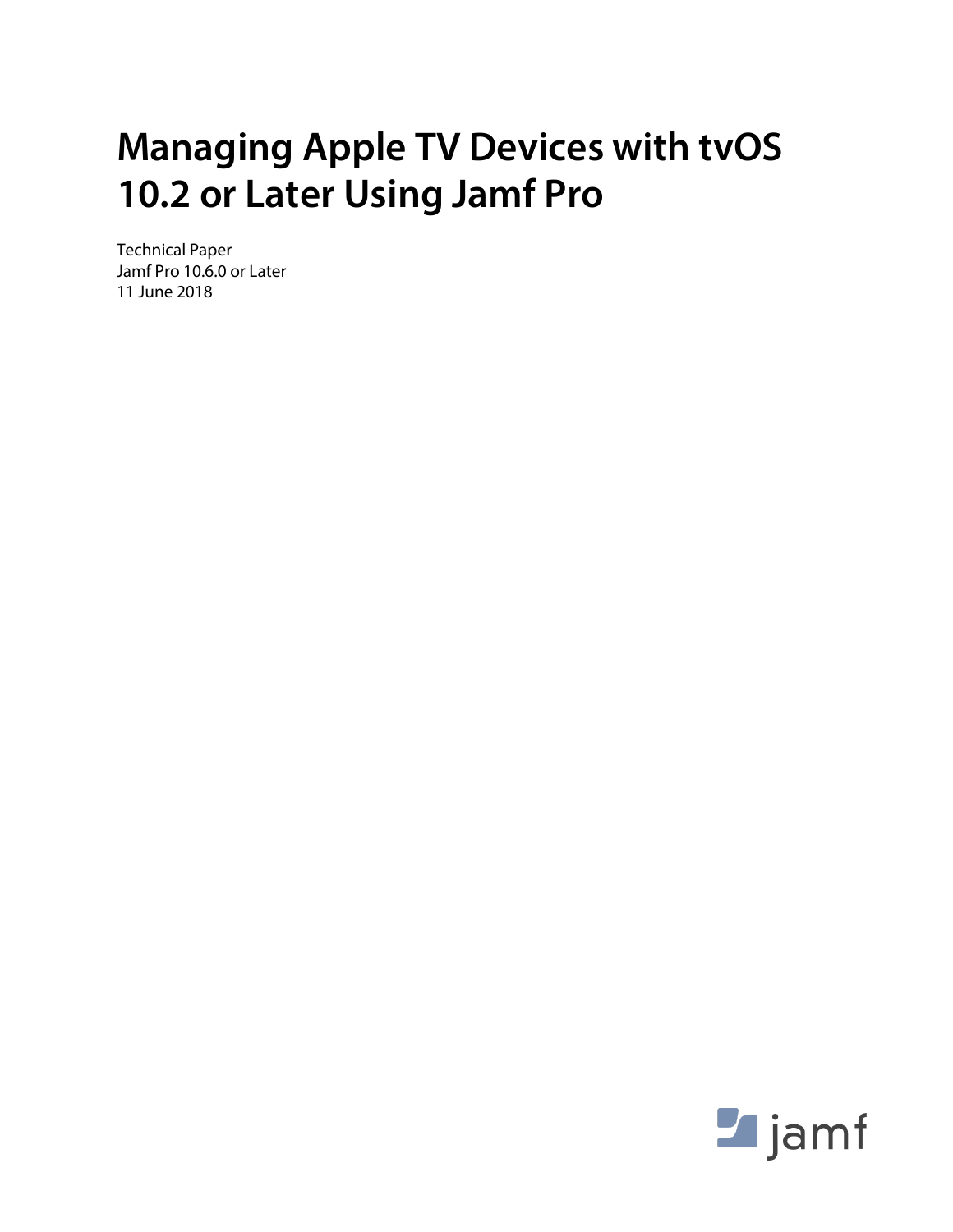© copyright 2002-2018 Jamf. All rights reserved.

Jamf has made all efforts to ensure that this guide is accurate.

Jamf 100 Washington Ave S Suite 1100 Minneapolis, MN 55401-2155 (612) 605-6625

The CASPER SUITE, Jamf, the Jamf Logo, JAMF SOFTWARE®, and the JAMF SOFTWARE Logo® are registered or common law trademarks of JAMF SOFTWARE, LLC in the U.S. and other countries.

Apple, the Apple logo, Apple TV, AirPlay, iPad, iPod touch, and tvOS are trademarks of Apple Inc., registered in the United States and other countries. App Store is a service mark of Apple Inc., registered in the United States and other countries.

IOS is a trademark or registered trademark of Cisco in the United States and other countries.

All other product and service names mentioned herein are either registered trademarks or trademarks of their respective companies.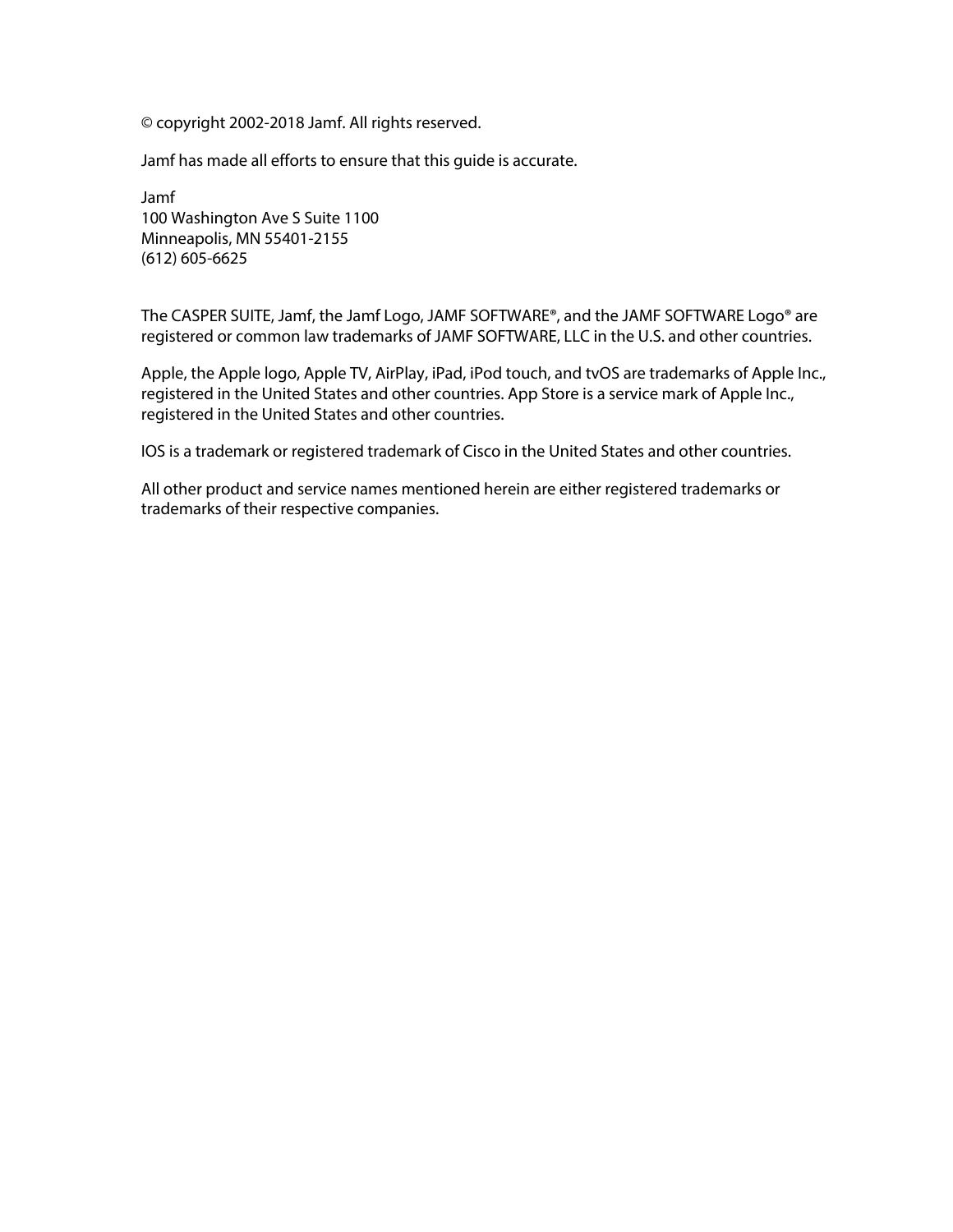## **Contents**

#### **[Introduction](#page-3-0)**

 [What's in This Guide](#page-3-1) [Additional Resources](#page-3-2)

#### **[Overview](#page-4-0)**

[Requirements](#page-4-1)

#### **[tvOS PreStage Enrollments](#page-5-0)**

 [Requirements](#page-5-1) [Configuring a tvOS PreStage Enrollment](#page-5-2) [Related Information](#page-6-0)

#### **[tvOS Configuration Profiles](#page-7-0)**

 [Restrictions Payload Settings for Apple TV](#page-7-1) [Single App Mode Payload Settings for Apple TV](#page-8-0) [Conference Room Display Payload Settings for Apple TV](#page-8-1) [Home Screen Layout Payload Settings for Apple TV](#page-9-0) [TV Remote Payload Settings for Apple TV](#page-9-1) [Related Information](#page-9-2)

#### **[Other tvOS Management Options](#page-10-0)**

[Enforcing a tvOS Device Name](#page-10-1)

[tvOS Remote Commands](#page-10-2)

[AirPlay Permissions](#page-11-0)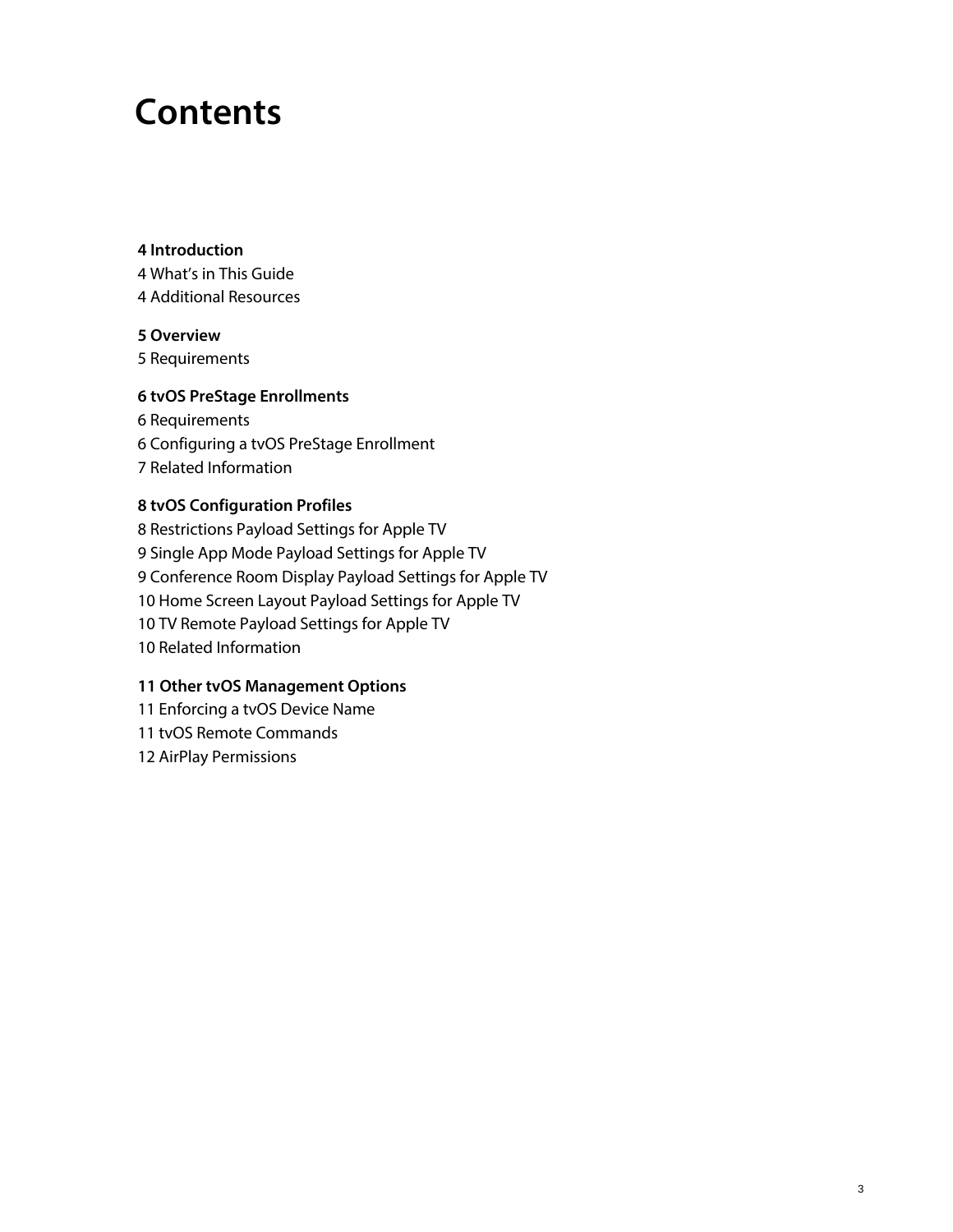# <span id="page-3-0"></span>**Introduction**

## <span id="page-3-1"></span>**What's in This Guide**

This guide provides step-by-step instructions for enrolling and managing Apple TV devices with tvOS 10.2 or later.

### <span id="page-3-2"></span>**Additional Resources**

For more information on related topics, see the following resources:

- *[Jamf Pro Administrator's Guide](http://docs.jamf.com/jamf-pro/administrator-guide/index.html)*
- Apple TV Help documentation <http://help.apple.com/appletv/>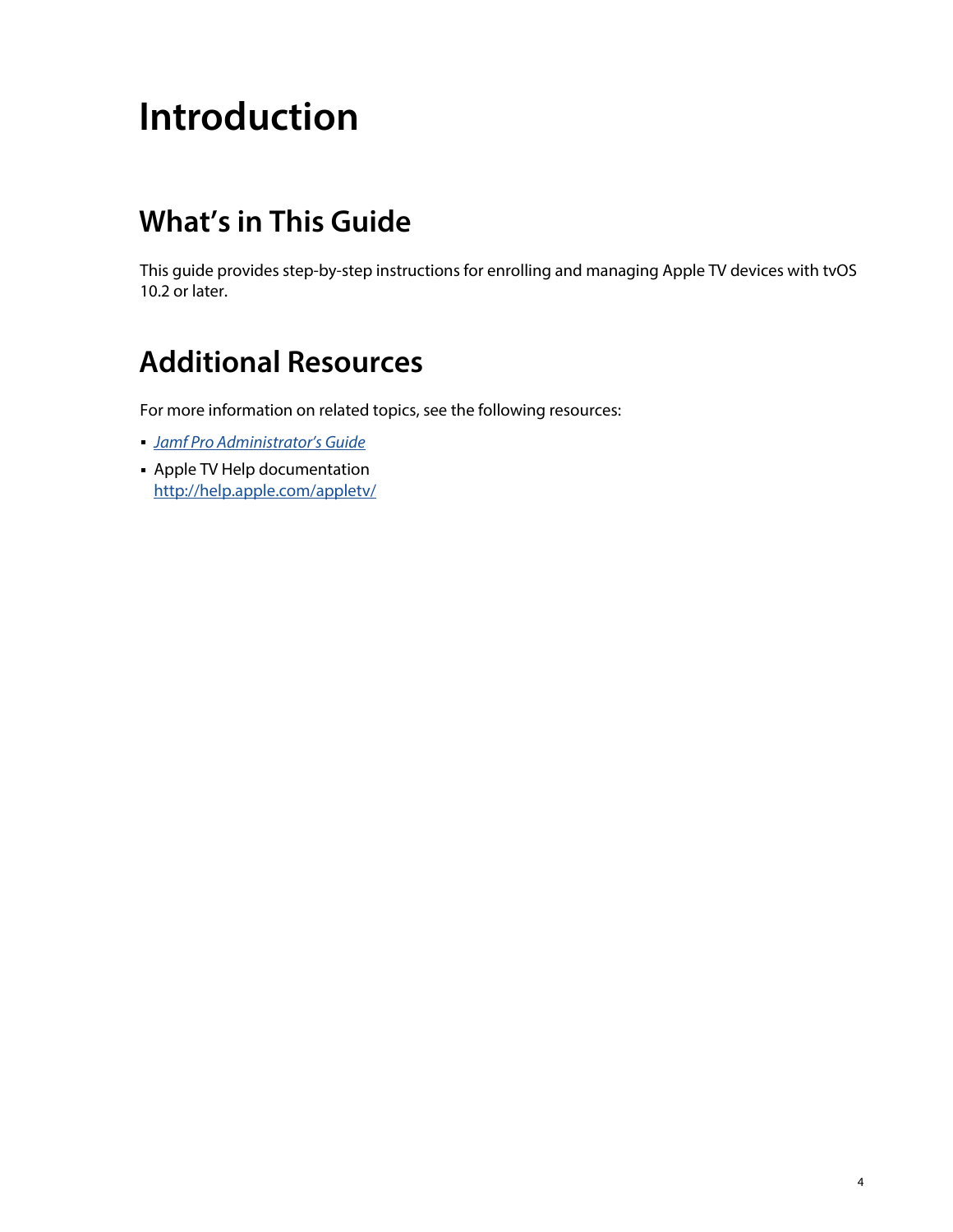## <span id="page-4-0"></span>**Overview**

Beginning with tvOS 10.2, Apple TV devices can be enrolled via Apple's Device Enrollment Program (DEP) using a PreStage enrollment and managed in Jamf Pro (formerly the Jamf Software Server). This management includes creation of configuration profiles, the ability to send remote commands, and AirPlay options for associated iOS devices.

## <span id="page-4-1"></span>**Requirements**

- Apple TV (4th generation) with tvOS 10.2 or later
- Jamf Pro 9.98 or later (formerly the Casper Suite)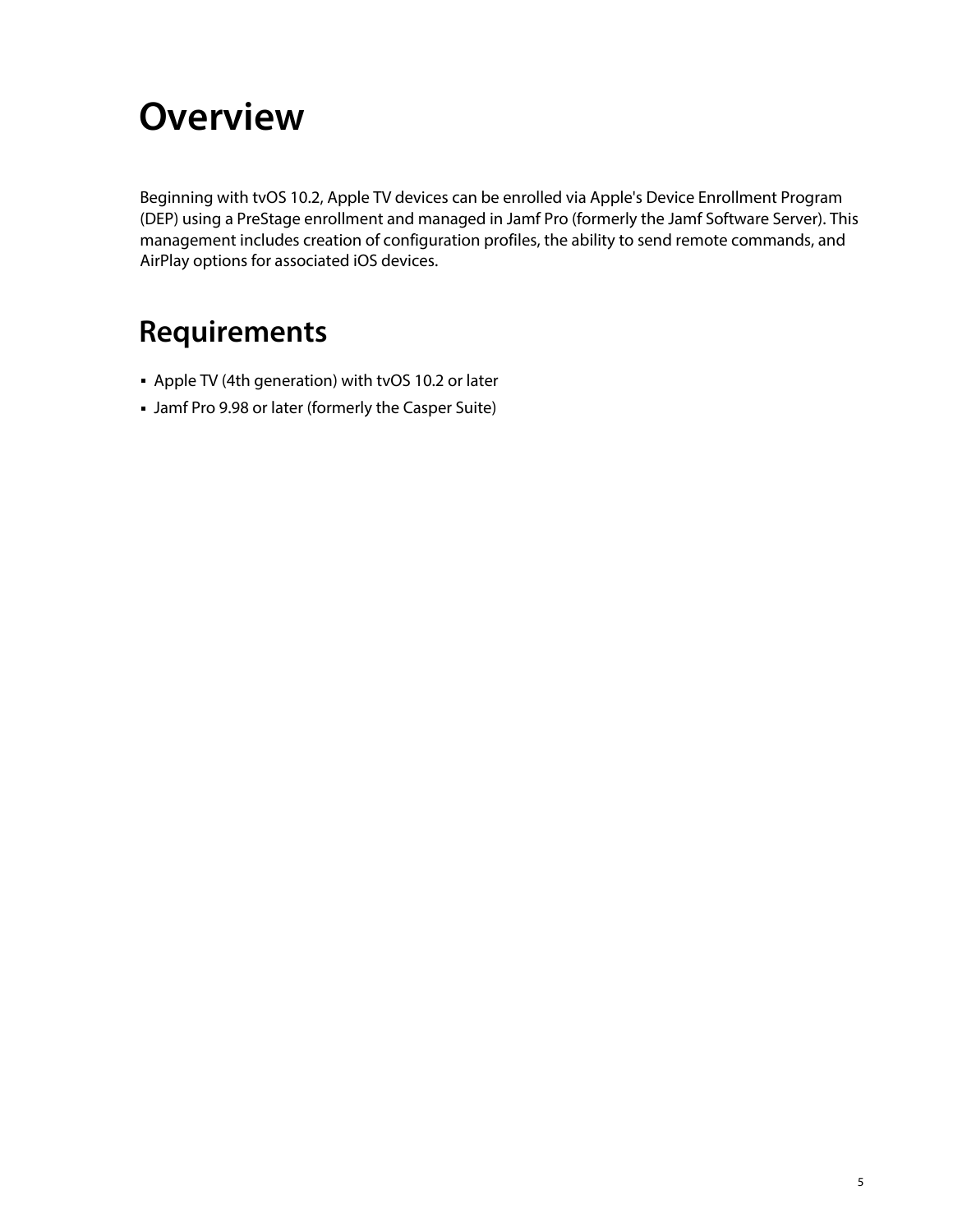# <span id="page-5-0"></span>**tvOS PreStage Enrollments**

Beginning with tvOS 10.2, Apple TV devices can be enrolled via Apple's Device Enrollment Program (DEP) using a PreStage enrollment. As with computers and iOS devices, a PreStage enrollment allows you to store enrollment and mobile device setup settings in Jamf Pro and use them to enroll new Apple TV devices with Jamf Pro. This reduces the amount of time and interaction it takes to prepare mobile devices for use. For Apple TV, this includes supervising devices, requiring users to apply the MDM profile for enrollment, and auto advancing through the Setup Assistant with optional settings to skip selected items during enrollment.

Before you can use a PreStage enrollment, you need to integrate Jamf Pro with DEP. This creates an instance of DEP in Jamf Pro. (For more information, see [Integrating with the Device Enrollment](http://docs.jamf.com/jamf-pro/administrator-guide/Integrating_with_the_Device_Enrollment_Program.html)  [Program](http://docs.jamf.com/jamf-pro/administrator-guide/Integrating_with_the_Device_Enrollment_Program.html) in the *Jamf Pro Administrator's Guide*.) Only devices associated with a DEP instance can be enrolled with Jamf Pro using a PreStage enrollment.

After creating a DEP instance, you need to create a PreStage enrollment in Jamf Pro for the Apple TV devices you want to enroll. Creating a PreStage enrollment allows you to configure the enrollment settings and customize the user experience of the Setup Assistant. You can also specify the devices that should be enrolled using the PreStage enrollment. In addition, you can specify that devices newly associated with the DEP instance be automatically added to the PreStage enrollment.

You can require users to authenticate during mobile device setup using an LDAP directory account or a Jamf Pro user account. If users authenticate with an LDAP directory account, user and location information is submitted during enrollment.

### <span id="page-5-1"></span>**Requirements**

To require LDAP users or Jamf Pro users to authenticate during mobile device setup, you need an LDAP server set up in Jamf Pro. (For more information, see [Integrating with LDAP Directory Services](http://docs.jamf.com/jamf-pro/administrator-guide/Integrating_with_LDAP_Directory_Services.html) in the *Jamf Pro Administrator's Guide*.) In addition, authentication requires Apple TV devices with tvOS 10.2 or later.

## **Configuring a tvOS PreStage Enrollment**

- <span id="page-5-2"></span>1. Log in to Jamf Pro.
- 2. Click Devices at the top of the page.
- 3. Click PreStage Enrollments.
- 4. Click **New**  $\overset{+}{\longleftarrow}$ .
- 5. Use the General payload to configure basic settings for the PreStage enrollment.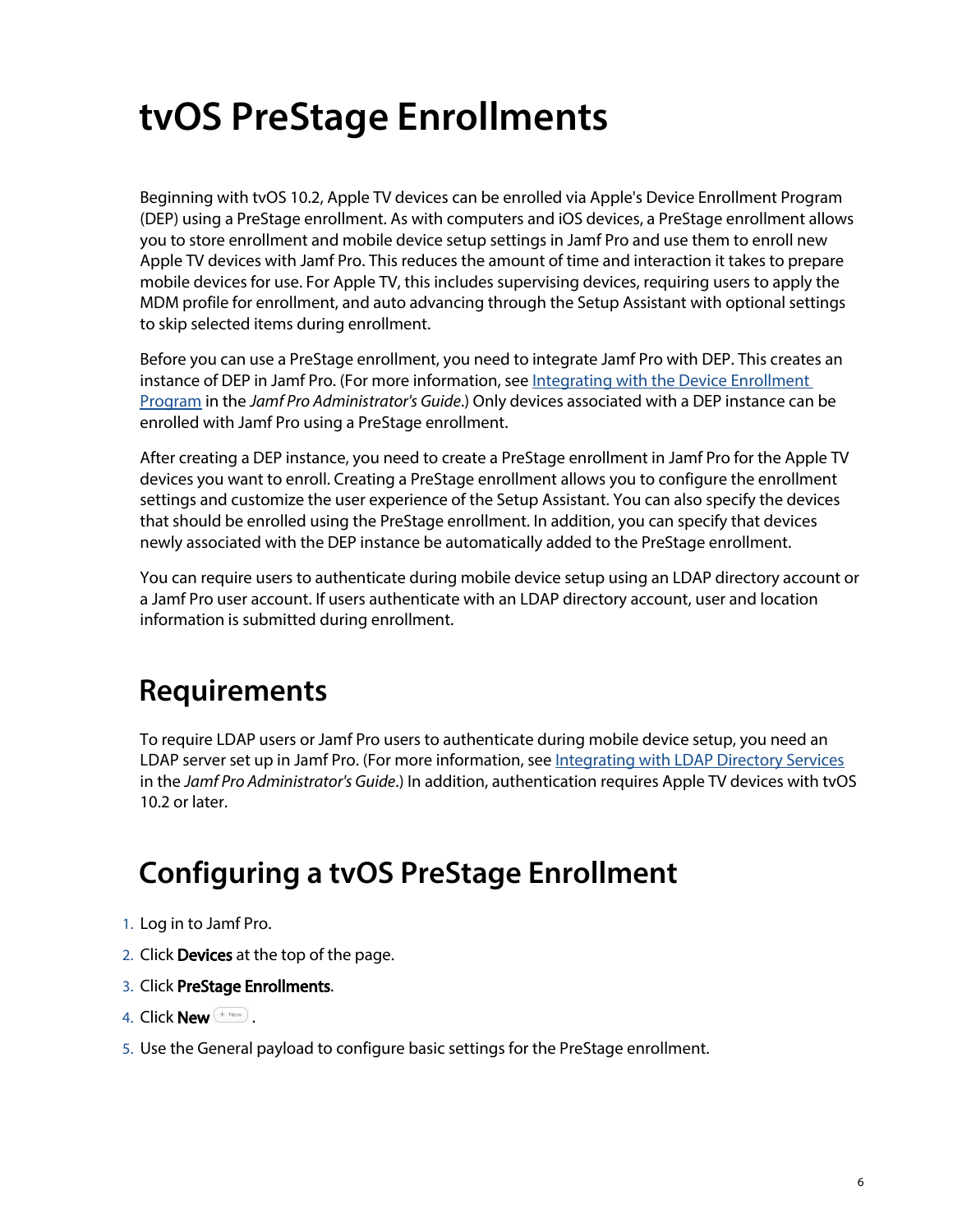- To automatically skip all available steps in the Setup Assistant for a zero-touch deployment experience, select the Auto Advance through Setup Assistant (tvOS only) checkbox. Ethernet, power, and HDMI connections are required. Note: When using automatic setup, do not use the Siri Remote, as it will disrupt enrollment. Your Siri Remote is not automatically paired with your Apple TV when using Auto Advance.
- To customize the user experience of the Setup Assistant, select which steps you want to skip in the Setup Assistant. If you choose to skip steps, the user can enable these settings after the device is configured unless otherwise restricted.
- 6. (Optional) Use the Mobile Device Names payload to specify the naming method for Apple TV devices. If desired, select the **Enforce Mobile Device Names** checkbox to reset device names to the selected naming method if modified by an end user.
- 7. (Optional) Use the User and Location payload to specify user and location information for the Apple TV devices.

This information is stored in Jamf Pro for each device enrolled using a PreStage enrollment. The User and Location payload is only displayed if the Require Authentication checkbox is not selected.

- 8. (Optional) Use the Purchasing payload to specify purchasing information for the Apple TV devices. This information is stored in Jamf Pro for each device enrolled using a PreStage enrollment.
- 9. (Optional) Use the Attachments payload to upload attachments to store for Apple TV devices. This information is stored in Jamf Pro for each device enrolled using a PreStage enrollment.
- 10. If the SSL certificate you are using is signed by an external CA (your organization's CA or a trusted third-party CA), use the Certificates payload to upload a certificate for the CA that you want mobile devices to trust at enrollment.

The anchor certificate is only displayed if the SSL certificate you are using is signed by the Jamf Pro built-in CA.

11. Click the Scope tab and configure the scope of the PreStage enrollment by selecting the checkbox next to each Apple TV you want to add to the scope.

The Apple TV devices listed on the **Scope** tab are the devices that are associated with the Device Enrollment Program (DEP) via the server token file (.p7m) you downloaded from the Apple Deployment Programs website.

Note: If you want to add Apple TV devices to the scope automatically as the devices become associated with the DEP instance, select the **Automatically assign new devices** checkbox in the General payload.

<span id="page-6-0"></span>12. Click Save.

#### **Related Information**

For related information, see the following sections of the *Jamf Pro Administrator's Guide*:

- **[Integrating with the Device Enrollment Program](http://docs.jamf.com/jamf-pro/administrator-guide/Integrating_with_the_Device_Enrollment_Program.html)** Find out how to configure an instance of DEP.
- **[Mobile Device PreStage Enrollments](http://docs.jamf.com/jamf-pro/administrator-guide/Mobile_Device_PreStage_Enrollments.html)** Find out how to refresh PreStage enrollment information.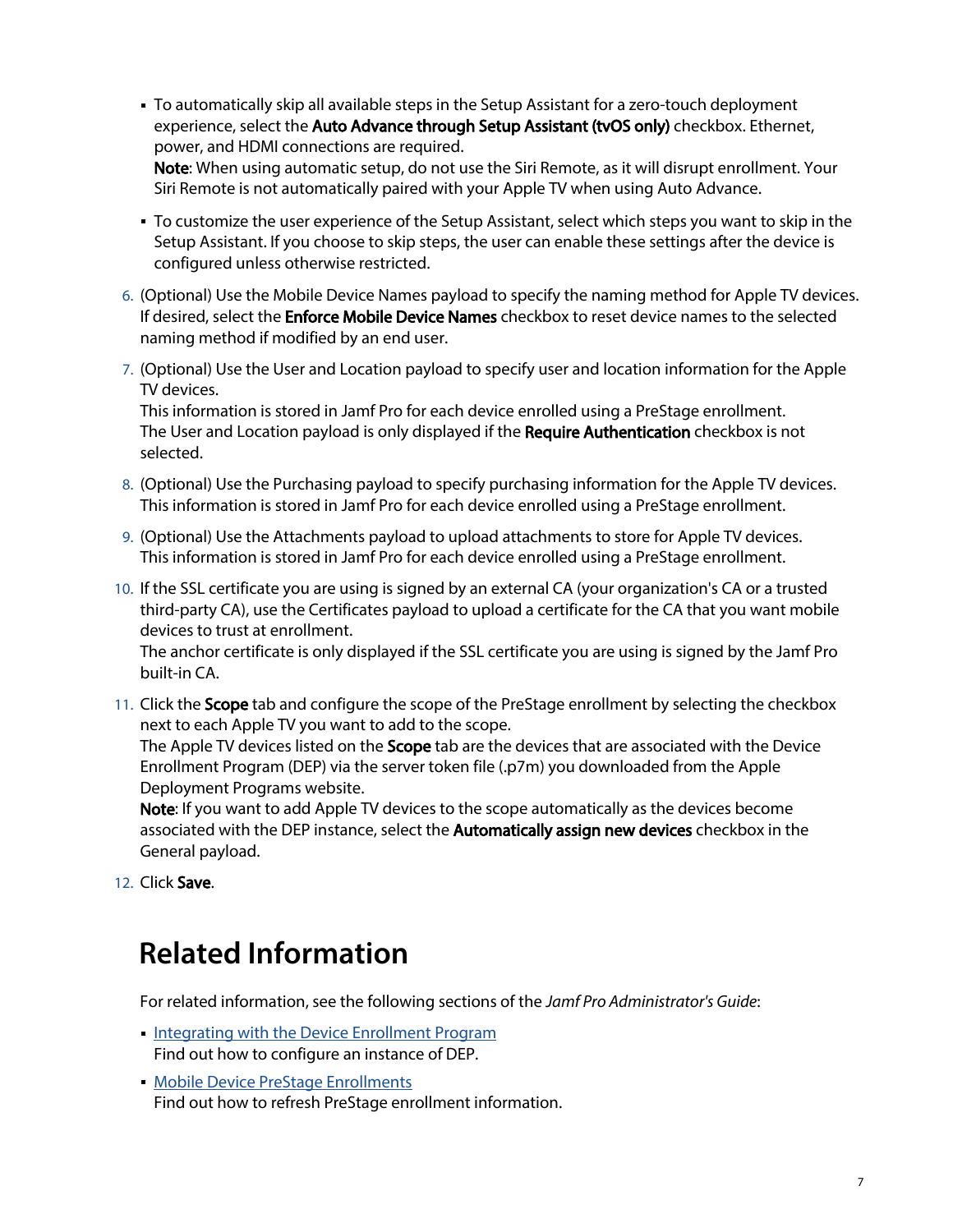# <span id="page-7-0"></span>**tvOS Configuration Profiles**

Mobile device configuration profiles are XML files (.mobileconfig) that provide an easy way to define settings and restrictions for mobile devices. Jamf Pro can be used to deploy mobile device configuration profiles to Apple TV devices with Apple TV software based on iOS 7 or later, or Apple TV devices with tvOS 10.2 or later.

The following configuration profile payloads are compatible with tvOS 10.2 or later:

- General
- Restrictions
- Wi-Fi
- **Home Screen Layout (tvOS 11 or later)**
- Certificate
- SCEP
- Single App Mode
- Global HTTP Proxy
- AirPlay Security (tvOS 11 or later)
- Conference Room Display
- TV Remote

Note: A configuration profile containing both the iOS and tvOS selected options will be deployed to all devices in scope. Devices will ignore the restrictions that do not pertain to their device type.

For more information on creating or uploading a mobile device configuration profile, see [Mobile](http://docs.jamf.com/jamf-pro/administrator-guide/Mobile_Device_Configuration_Profiles.html)  [Device Configuration Profiles](http://docs.jamf.com/jamf-pro/administrator-guide/Mobile_Device_Configuration_Profiles.html) in the *Jamf Pro Administrator's Guide*.

### <span id="page-7-1"></span>**Restrictions Payload Settings for Apple TV**

The following restrictions are available for Apple TV devices with tvOS 10.2 or later through configuration profiles:

- Allow AirPlay (supervised devices only) Selecting Allow AirPlay prevents AirPlay on scoped tvOS devices. Scoped tvOS devices will not appear in a list of available devices when attempting to AirPlay on Apple TV.
- Require passcode on first AirPlay pairing You can select Require passcode on first AirPlay pairing for tvOS devices to require devices to provide the AirPlay password. Note: Does not require tvOS 10.2 or later.
- Allow control using Remote app Selecting Allow control using Remote app prevents iOS devices from using the Remote app with Apple TV, and instead requires the use of a Siri Remote. Note: This restriction does not prevent the use of the Siri Remote.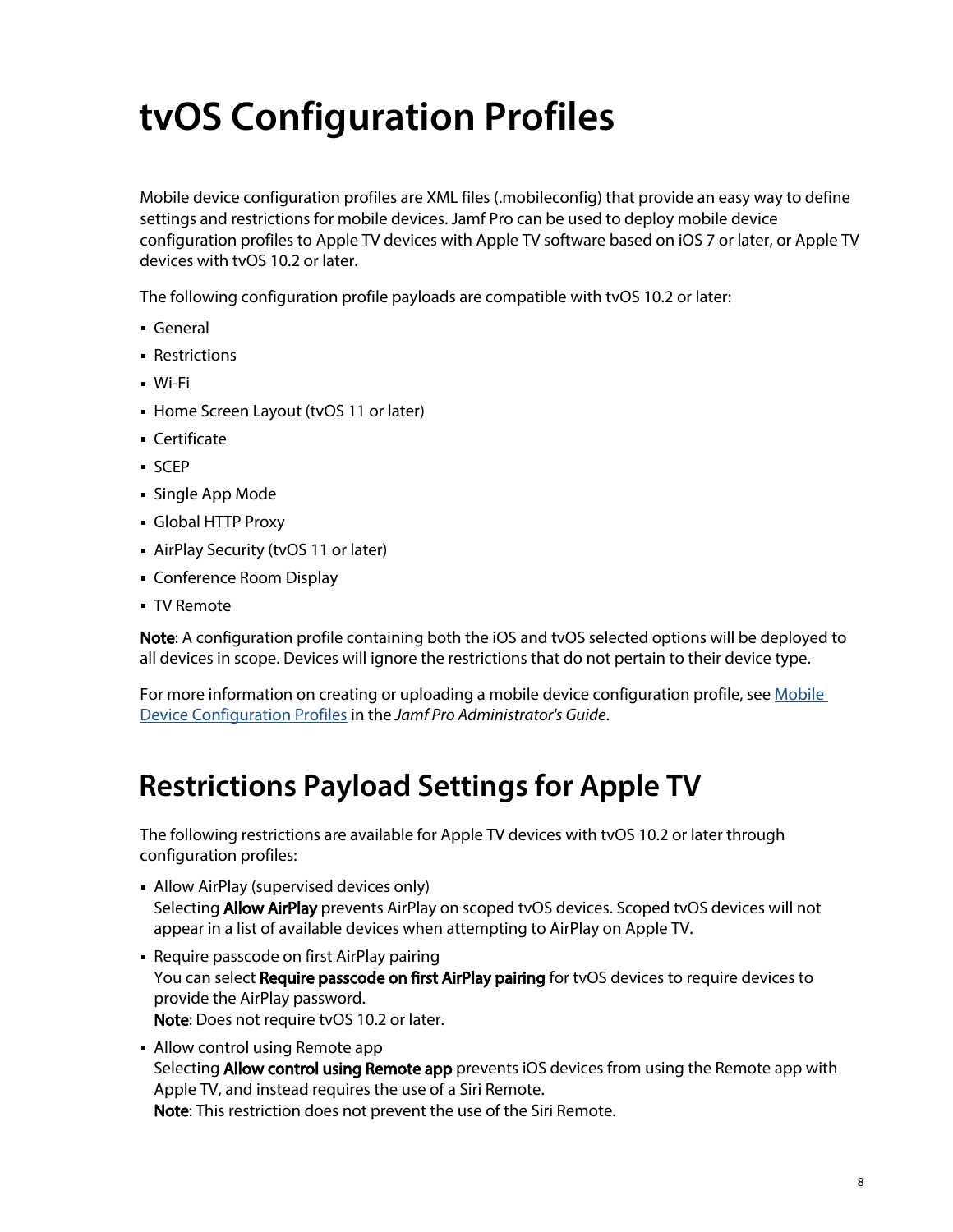- Allow modifying device name (tvOS 11 or later)
- Restrict App Usage ( tvOS 11 or later, supervised only) You can restrict app usage by creating an allowed or disallowed app list. When searching for apps to add to the list, the bundle ID can help differentiate between tvOS (e.g., com.apple.TVappname) and iOS (e.g., com.apple.appname) apps. Devices will ignore the bundle IDs that do not pertain to their device type.
- Media Content (tvOS 11 or later)

## <span id="page-8-0"></span>**Single App Mode Payload Settings for Apple TV**

Beginning with tvOS 10.2, you can set supervised Apple TV devices to Single App Mode. Single App Mode locks scoped devices to a selected app. Apple TV devices in Single App Mode can still use AirPlay, unless restricted via the Restrictions payload. A device in Single App Mode that reboots will automatically resume locked screen display without first showing the Home Screen.

Note: Attempting to lock Apple TV devices to an in-house or third-party app that does not yet exist on the devices will cause an error. To avoid this issue, ensure the app is installed on scoped devices before configuring Single App Mode.

The following settings can be enforced when in Single App Mode:

Touch

When enforced, all touch input is disabled on the device including Siri Remote and any paired iOS devices.

Auto-Lock

When enforced, Auto-Lock is disabled, preventing the tvOS screen saver from appearing.

The following settings can be enforced or set to allow users to change when in Single App Mode: Note: When enforced, these settings are disabled.

- VoiceOver
- Zoom
- **Invert Colors**

#### <span id="page-8-1"></span>**Conference Room Display Payload Settings for Apple TV**

Beginning with tvOS 10.2, you can set supervised Apple TV devices to Conference Room Display mode using Jamf Pro. Unless a background image and screen saver are manually defined in the Apple TV device settings, Conference Room Display locks scoped Apple TV devices to a black wallpaper screen and downloads a default screen saver. This mode can also display a message if configured.

Conference Room Display can be deployed automatically, and apps can install while devices are in this mode. A device set to Conference Room Display mode that reboots will automatically resume locked screen without first showing the Home Screen.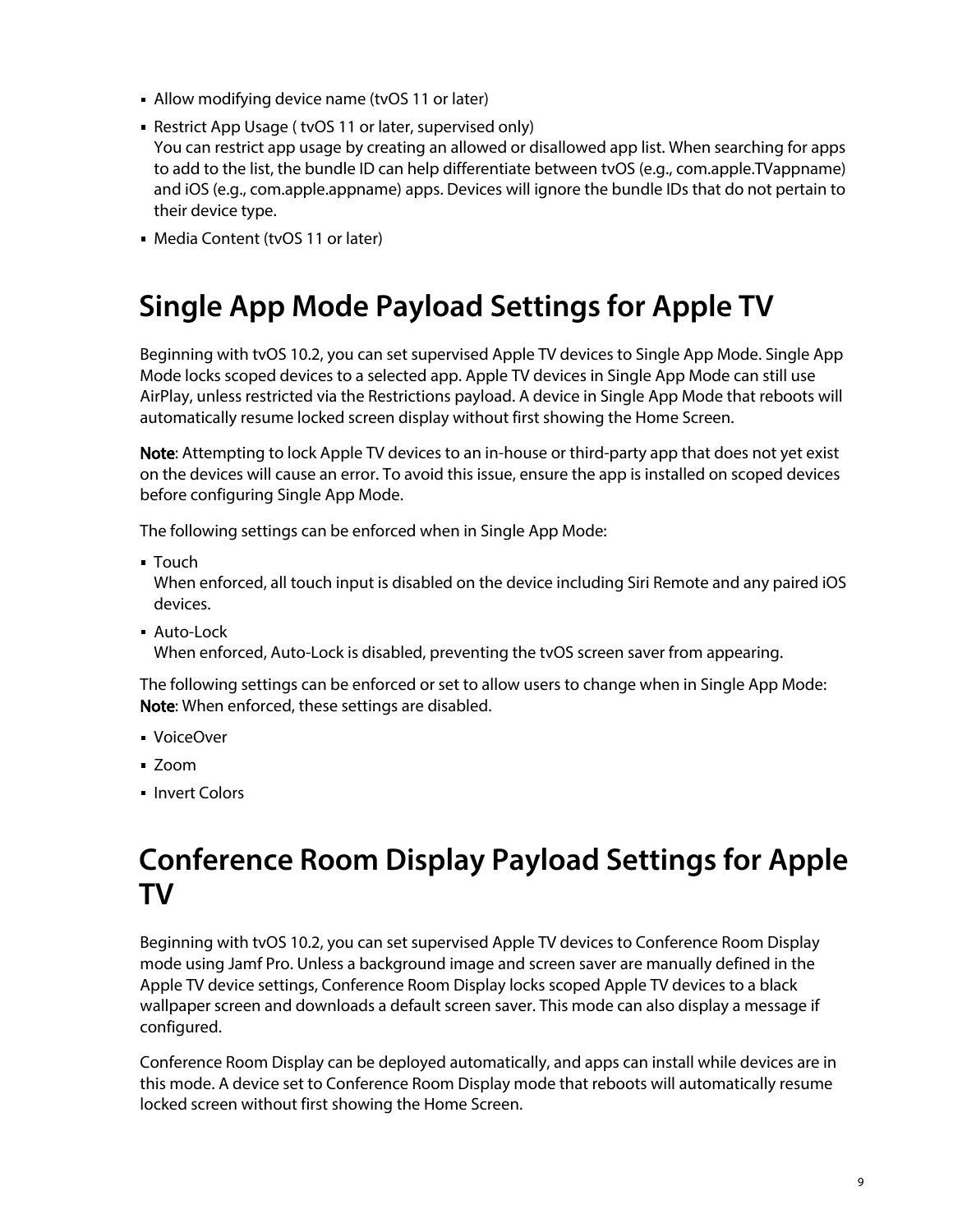Note: If an Apple TV device is running Single App Mode, or if Single App Mode is deployed with Conference Room Display, Conference Room Display will override Single App Mode. In addition, if an Apple TV device is connected to a network via Ethernet, Conference Room Display will not automatically display a Wi-Fi network to join for AirPlay sharing. This can be manually added to the On-Screen Message field of the configuration profile in the Conference Room Display payload.

## <span id="page-9-0"></span>**Home Screen Layout Payload Settings for Apple TV**

Beginning with tvOS 11, you can configure the Home Screen Layout on supervised Apple TV devices using Jamf Pro. The content of the Home Screen can now include applications and folders. They are displayed on the screen in the same order as defined in the configuration profile payload. Folders that exist on a device but are not defined in the payload will be removed when the profile is installed.

Note: If an application configured in the Home Screen Layout payload is not installed on a device, it will not display, or download and install automatically.

#### <span id="page-9-1"></span>**TV Remote Payload Settings for Apple TV**

Beginning with tvOS 11.3, you can restrict connections from the Apple TV Remote app. To lock a specific Apple TV device to a specific iOS 11.3 or later device with the Apple TV Remote app, configure both types of devices in the same payload.

#### <span id="page-9-2"></span>**Related Information**

For related information, see the following sections of the *Jamf Pro Administrator's Guide*:

- **[Mobile Device Configuration Profiles](http://docs.jamf.com/jamf-pro/administrator-guide/Mobile_Device_Configuration_Profiles.html)** Learn about creating, uploading, and viewing mobile device configuration profiles.
- [Payload Capabilities for Mobile Device Configuration Profiles](http://docs.jamf.com/jamf-pro/administrator-guide/Payload_Capabilities_for_Mobile_Device_Configuration_Profiles.html) Learn about the payload capabilities of each iOS and tvOS version.
- " "Viewing the Pending Management Commands for a Mobile Device" on the Viewing Management [Information for a Mobile Device](http://docs.jamf.com/jamf-pro/administrator-guide/Viewing_Management_Information_for_a_Mobile_Device.html) page Find out how to view and cancel pending mobile device configuration profile installations and removals for a mobile device.
- "Viewing Configuration Profiles for a Mobile Device" on the Viewing Management Information for a [Mobile Device](http://docs.jamf.com/jamf-pro/administrator-guide/Viewing_Management_Information_for_a_Mobile_Device.html) page

Find out how to view the mobile device configuration profiles in the scope for a mobile device.

" "Viewing Management History for a Mobile Device" on the [Viewing the History for a Mobile Device](http://docs.jamf.com/jamf-pro/administrator-guide/Viewing_the_History_for_a_Mobile_Device.html) page

Find out how to view all completed, pending, and failed mobile device configuration profile installations and removals for a mobile device.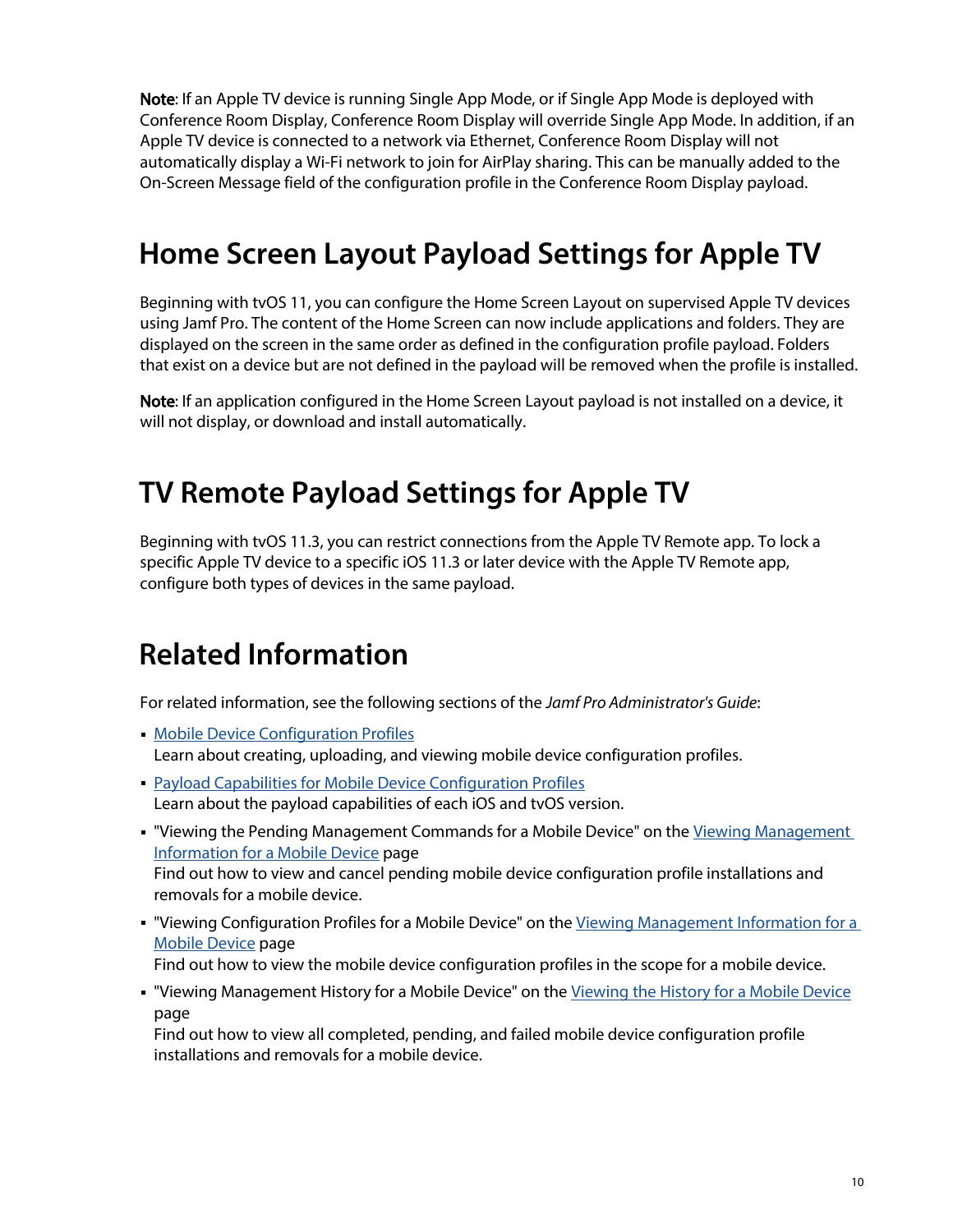# <span id="page-10-0"></span>**Other tvOS Management Options**

#### <span id="page-10-1"></span>**Enforcing a tvOS Device Name**

Beginning with tvOS 10.2, you can set Apple TV device names for supervised devices in Jamf Pro, and optionally enforce the set name. If enforced, Jamf Pro will reset the device name to the set name if modified by an end user.

#### **Setting a tvOS Device Name**

- 1. Log in to Jamf Pro.
- 2. Click Devices at the top of the page.
- 3. Do one of the following:
	- View mobile device group memberships. (For more information, see [Smart Device Groups](http://docs.jamf.com/jamf-pro/administrator-guide/Smart_Device_Groups.html) or [Static](http://docs.jamf.com/jamf-pro/administrator-guide/Static_Device_Groups.html)  [Device Groups](http://docs.jamf.com/jamf-pro/administrator-guide/Static_Device_Groups.html) in the *Jamf Pro Administrator's Guide.*)
	- View simple or advanced mobile device search results. (For more information, see Simple Mobile [Device Searches](http://docs.jamf.com/jamf-pro/administrator-guide/Simple_Mobile_Device_Searches.html) or [Advanced Mobile Device Searches](http://docs.jamf.com/jamf-pro/administrator-guide/Advanced_Mobile_Device_Searches.html) in the *Jamf Pro Administrator's Guide.*)
- 4. Click the tvOS device you want to edit information for.
- 5. Select the General category.
- 6. Click Edit General.
- 7. (Optional) To enforce the Apple TV device name, select the **Enforce Mobile Device Name** checkbox.
- 8. Click Save.

#### <span id="page-10-2"></span>**tvOS Remote Commands**

Beginning with tvOS 10.2, you can send the following remote commands to Apple TV devices:

- Restart Device (supervised devices only)
- **Wipe Device**

#### **Sending a Remote Command**

- 1. Log in to Jamf Pro.
- 2. Click **Devices** at the top of the page.
- 3. Perform a simple or advanced mobile device search. For more information, see [Simple Mobile Device Searches](http://docs.jamf.com/jamf-pro/administrator-guide/Simple_Mobile_Device_Searches.html) or [Advanced Mobile Device Searches](http://docs.jamf.com/jamf-pro/administrator-guide/Advanced_Mobile_Device_Searches.html) in the *Jamf Pro Administrator's Guide*.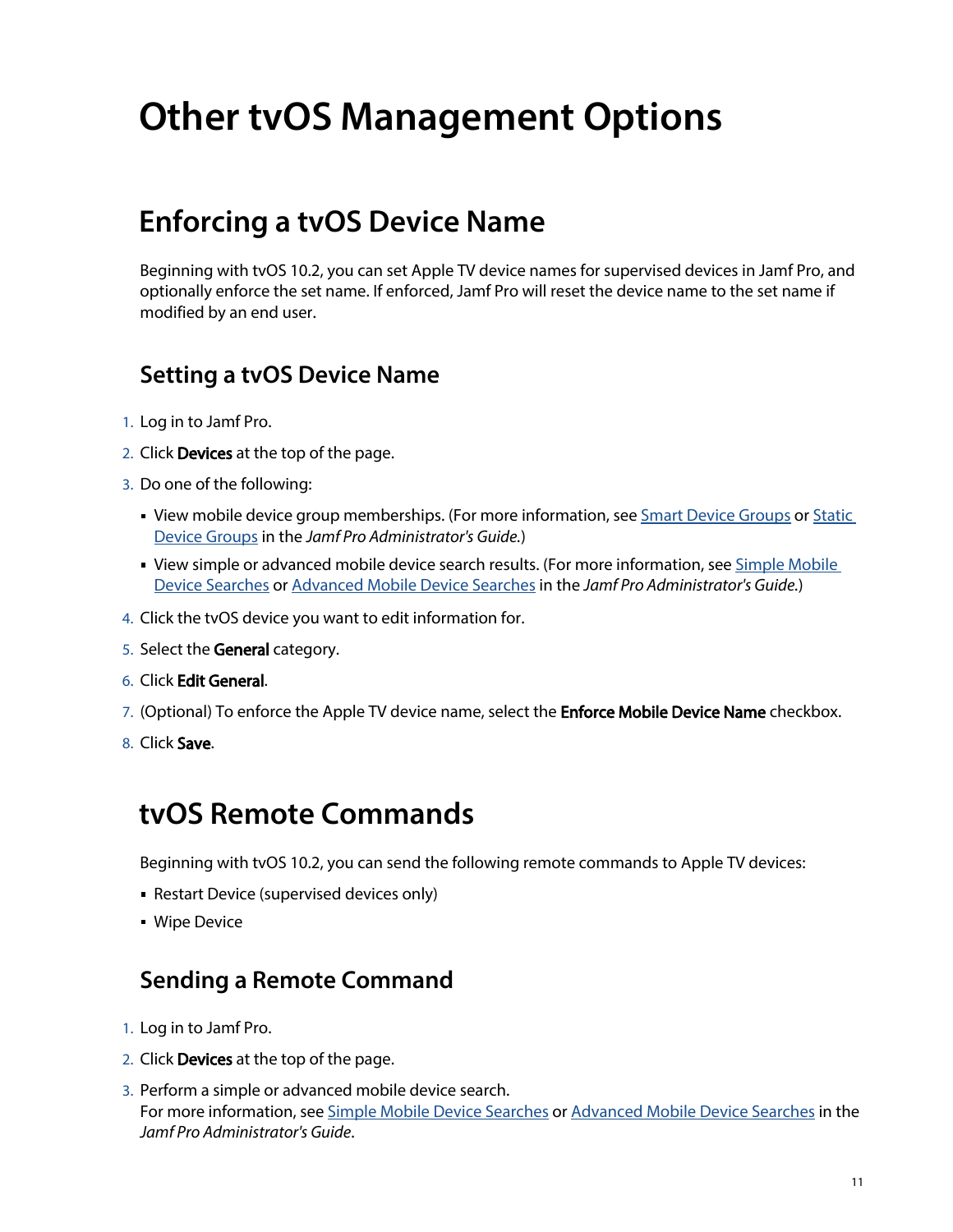4. Click the tvOS device you want to send the remote command to.

If you performed a simple search for an item other than mobile devices, you must click Expand  $\bigoplus$ next to an item to view the devices related to that item.

5. Click the Management tab, and then click the button for the remote command that you want to send.

The remote command runs on the tvOS device the next time the device contacts Jamf Pro.

For more information, see [Remote Commands for Mobile Devices](http://docs.jamf.com/jamf-pro/administrator-guide/Remote_Commands_for_Mobile_Devices.html) in the *Jamf Pro Administrator's Guide.*

#### **Mass Sending Remote Commands to tvOS Devices**

- 1. Log in to Jamf Pro.
- 2. Click Devices at the top of the page.
- 3. Do one of the following:
	- View mobile device group memberships. (For more information, see **[Smart Mobile Device Groups](http://docs.jamf.com/jamf-pro/administrator-guide/Smart_Mobile_Device_Groups.html)** or [Static Mobile Device Groups](http://docs.jamf.com/jamf-pro/administrator-guide/Static_Mobile_Device_Groups.html) in the *Jamf Pro Administrator's Guide.*)
	- View simple or advanced mobile device search results. (For more information, see Simple Mobile [Device Searches](http://docs.jamf.com/jamf-pro/administrator-guide/Simple_Mobile_Device_Searches.html) or [Advanced Mobile Device Searches](http://docs.jamf.com/jamf-pro/administrator-guide/Advanced_Mobile_Device_Searches.html) in the *Jamf Pro Administrator's Guide.*) Note: You can only perform mass actions from a simple mobile device search if you searched by devices.
- 4. At the bottom of the list, click **Action**.
- 5. Select Send Remote Commands.
- 6. Select the remote command to send to tvOS devices.
- <span id="page-11-0"></span>7. Follow the onscreen instructions to send the remote command.

### **AirPlay Permissions**

In Jamf Pro, you can automatically associate managed Apple TV devices with managed iOS devices by mapping to an inventory field that both devices have in common. This mapping allows you to define which Apple TV devices display as available AirPlay destinations on managed iOS devices.

Note: AirPlay permission mapping can be sent to any managed Apple TV device, regardless of OS version. The settings listed below are applied to the iOS device.

#### **Configuring AirPlay Permissions**

- 1. Log in to Jamf Pro.
- 2. In the top-right corner of the page, click **Settings ...**.